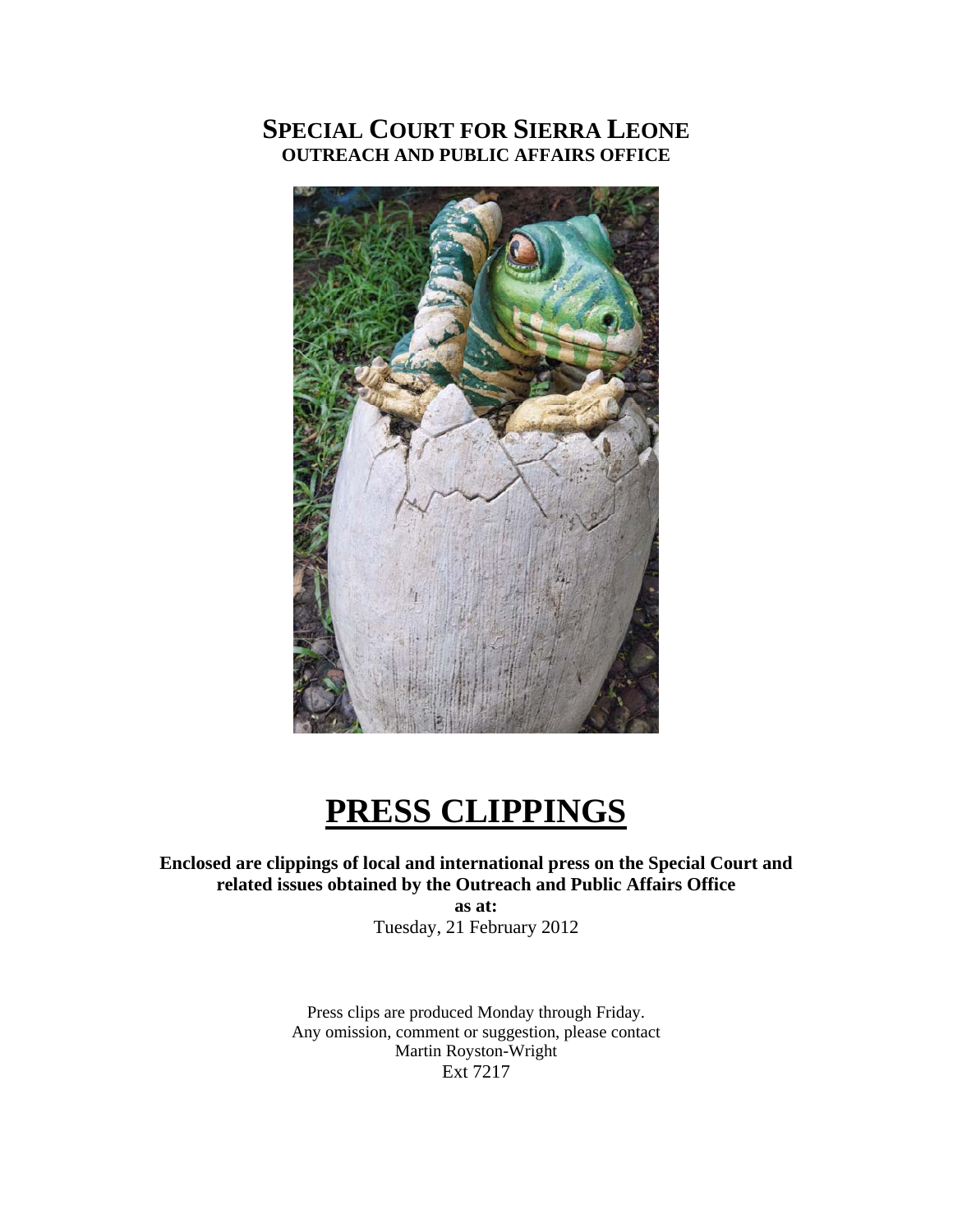| <b>Local News</b>                                                             |             |
|-------------------------------------------------------------------------------|-------------|
| YFN-SL Ends Symposium on Justice / Sierra Express Media                       | Pages 3-4   |
| <b>International News</b>                                                     |             |
| Belgium/Senegal: World Court to Hear Habré Trial Dispute / Human Rights Watch | Pages 5-6   |
| New STL Indictment Next Week: March 14 Sources / The Daily Star               | Page 7      |
| Complex Trial to Begin in Rwanda Genocide Case / Associated Press             | Pages 8-9   |
| Rwanda Creates New Court for Genocide Cases / Voice of America                | Page 10     |
| <b>ICC's Inherent Weaknesses Hamper Its Work / The Daily Nation</b>           | Pages 11-12 |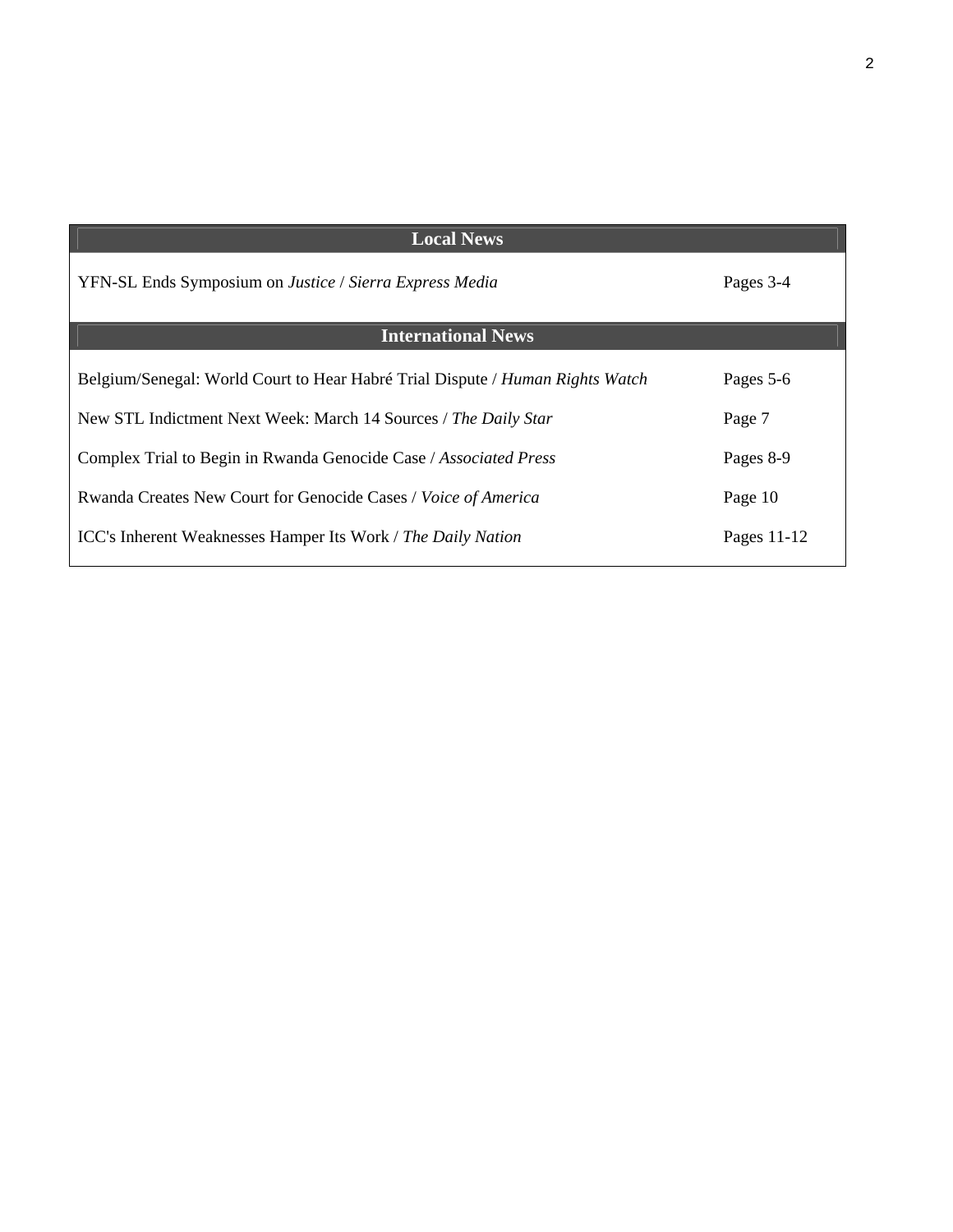## **YFN-SL ends symposium on justice**

By: [SEM](http://www.sierraexpressmedia.com/archives/author/sierra-express-media) 

With support from the Special Court of Sierra Leone, Youth Forum Network Sierra Leon[e](http://www.sierraexpressmedia.com/archives/35164)  concluded its symposium on the trial of Charles Taylor. *(Photo: Former Liberian president, Charles Taylor)*

Giving a run down on the trial, the post conflict recovery officer, Patrick J.B Tucker said the Special Court for Sierra Leone is trying Charles

Taylor on account of his alleged involvement in the Sierra Leone war.

Adding that although the trail is held in The Hague, Charles Taylor is still being tried by the Special Court for Sierra Leone.

He said the trial is taking place on the premise of the International Criminal Court  $(ICC)$ .

He said Taylor was charged with war crimes, terrorizing civilians, murder, outrages on personal dignity, cruel treatment, and looting.

He furthered that he was indicted with five counts of crimes against humanity, murder, rape, sexual slavery, mutilating and beating, and one count of serious violations of international humanitarian law on the recruitment and use of child soldiers.

He added however that thirteen people were indicted by the special court namely: RUF Late Foday Saybana Sankoh, Sam "Maskita" Bockarie, Issa Hassan Sesay, Morris Kallon and Augustine Gbao; AFRC Johnny Paul Koroma, Alex Tamba Brima, Ibrahim Bazzy Kamara and Santigie Borbor Kanu aka "five-five; CDF Sam Hinga Norman, Moinina Fofana and Allieu Kondewa and former Liberian President Charles Taylor.

In his remarks the national coordinator Youth Forum Network, Edmond Pratt said as a youth organization, it is their duty to keep communities and the school going children informed about the ongoing trial, adding however that over three million five hundred have been transformed from negative to positive.

Giving an overview of the programme, Sallieu L. Kamara said the that Special Court for Sierra Leone was established on January 16, 2002 under an agreement between the United Nations and the Government of Sierra Leone.

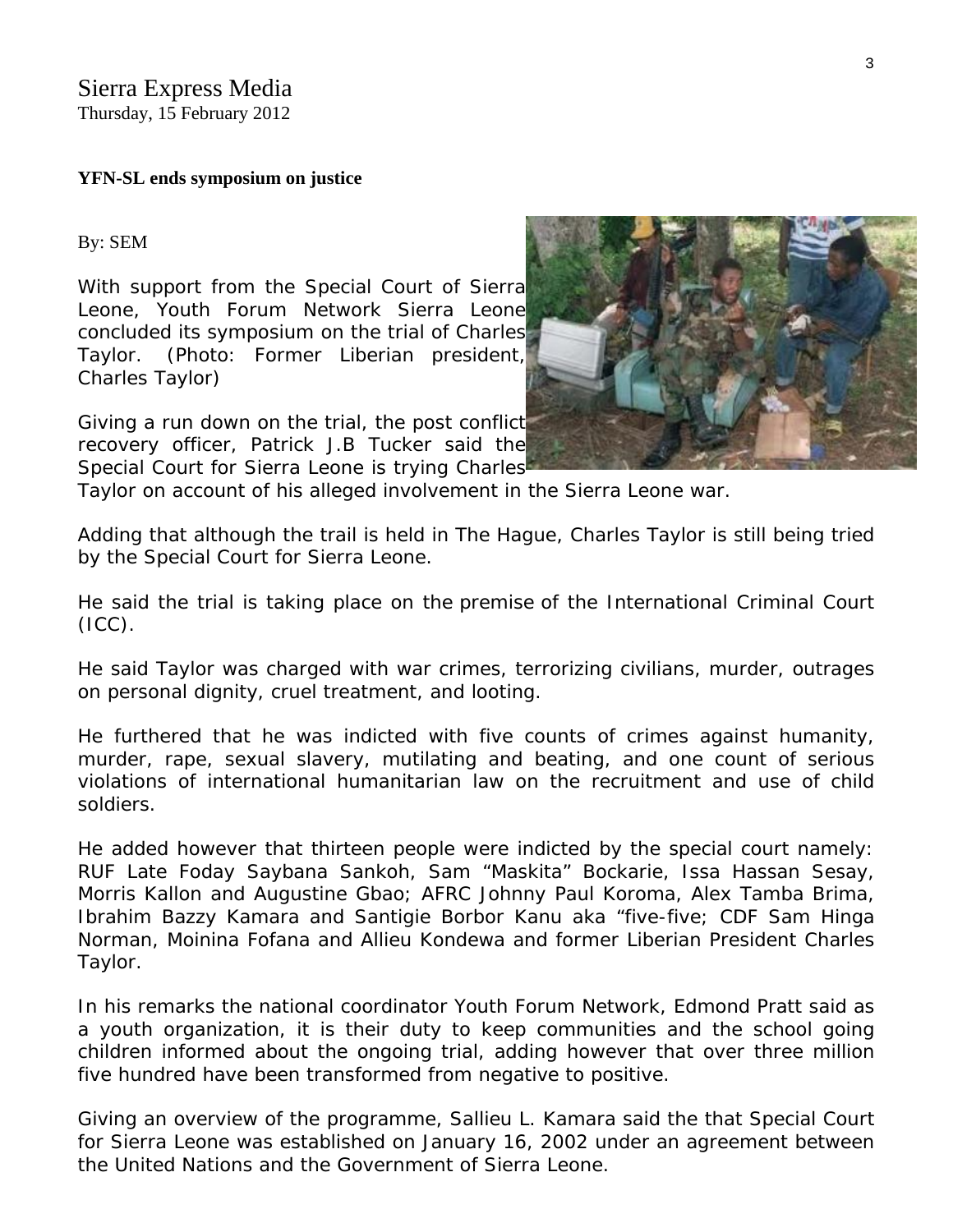He said it was established to try those who bear the greatest responsibility for war crimes, crimes against humanity other serious violations of international humanitarian law and Sierra Leonean law committed in the territory of Sierra Leone since November 30,1996.

In outlining the role of the national Youth Commission in it pursuit for peace building, a representative Mr.Cobe said that one of the roles of the National Youth Commission is the promotion of peace.

He said the Government, UN and development partners have agreed that youth employment was one of the three major threats to the country's stability.

*By Mary .I. Kamara*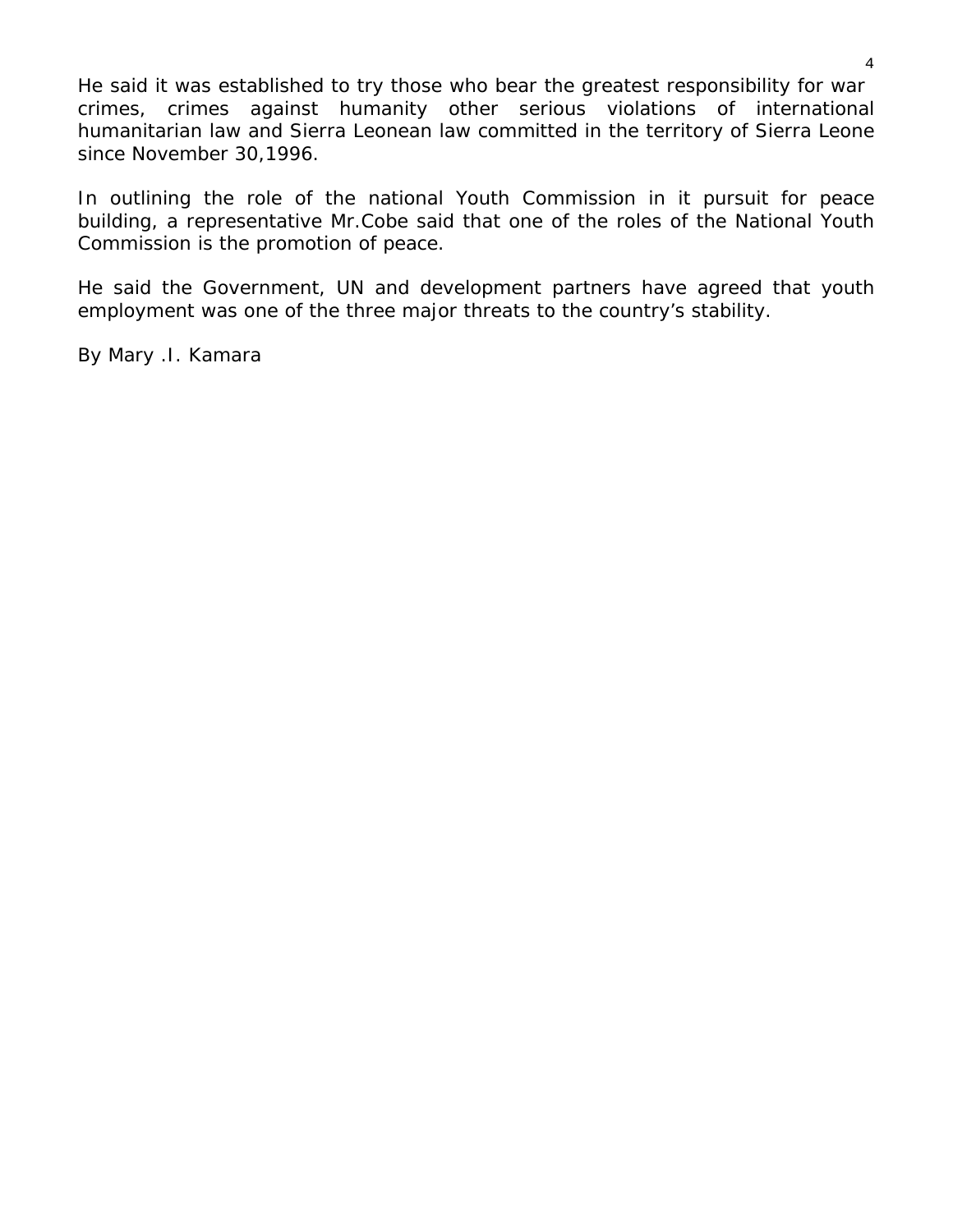## Human Rights Watch

Friday, 17 February 2012

#### **Belgium/Senegal: World Court to Hear Habré Trial Dispute**

#### *International Court of Justice Schedules Hearings in Case of Chad's Ex-Dictator*

(The Hague, February 17, 2012) – The International Court of Justice (ICJ) has set arguments to begin on March 12, 2012, in a case between Belgium and Senegal over the fate of the former Chadian dictator Hissène Habré. The case could result in a binding legal order compelling Senegal to extradite Habré to Belgium if it does not prosecute him, Human Rights Watch said today.

Habré, who has been living in Senegal for more than 20 years, is wanted by Belgium on charges of crimes against humanity, war crimes, and torture for acts committed during his rule, from 1982 to 1990. Belgium recently filed its fourth request seeking Habré's extradition after Senegal rebuffed the others.

"This is the case that could finally force the Senegalese government to allow Habré to be brought to trial," said Reed Brody, counsel and spokesperson at Human Rights Watch, who has worked with Habré's victims for 13 years. "Senegal's legal obligation to prosecute or extradite Habré is clear."

Belgium filed suit against Senegal at the ICJ in February 2009 after Senegal failed to prosecute Habré domestically but also refused to extradite him. *In May 2009, the ICJ accepted Senegal's formal pledge not to allow Habré to leave Senegal pending its final judgment.*

Habré was first indicted in Senegal in 2000, but after political interference by the Senegalese government that was denounced by two UN human rights rapporteurs, the country's courts said that he could not be tried there. His victims then filed a case in Belgium. After four years of investigation, a Belgian judge requested his extradition, in September 2005. A Senegalese court ruled that it lacked jurisdiction to decide on the extradition request.

Belgium made a second extradition request on March 15, 2011. On August 18, the Dakar Appeals court declared the request inadmissible, saying that the Belgian arrest warrant did not accompany the extradition request. On September 5, Belgium filed a third extradition request. However, on January 10, 2012, the Court of Appeals again declared the request inadmissible, saying that the arrest warrant attached to the extradition request was not an authentic copy. On January 17, Belgium filed a fourth request for Habré's extradition, and alleged that it was the Senegalese government that was not transmitting the papers properly to the court.

"Belgium has stood by the victims from the beginning," said Clement Abaifouta, president of the Association of Victims of the Crimes of Hissène Habré, who as a prisoner under Habré was forced to dig graves for more than 500 fellow inmates. "We hope that the world court will see through the Senegalese government's charades and will order Senegal to hand Habré over to Belgium to face trial."

The ICJ, which sits in The Hague, is the United Nations' highest court. The court deals generally with cases between UN member states and it has no jurisdiction to prosecute individuals. Its rulings can be legally binding on states.

Belgium's application charges that Senegal has violated the UN Convention against Torture and Other Cruel, Inhuman or Degrading Treatment or Punishment by failing to prosecute or extradite Habré, and has breached its obligations to bring to justice those accused of crimes against humanity.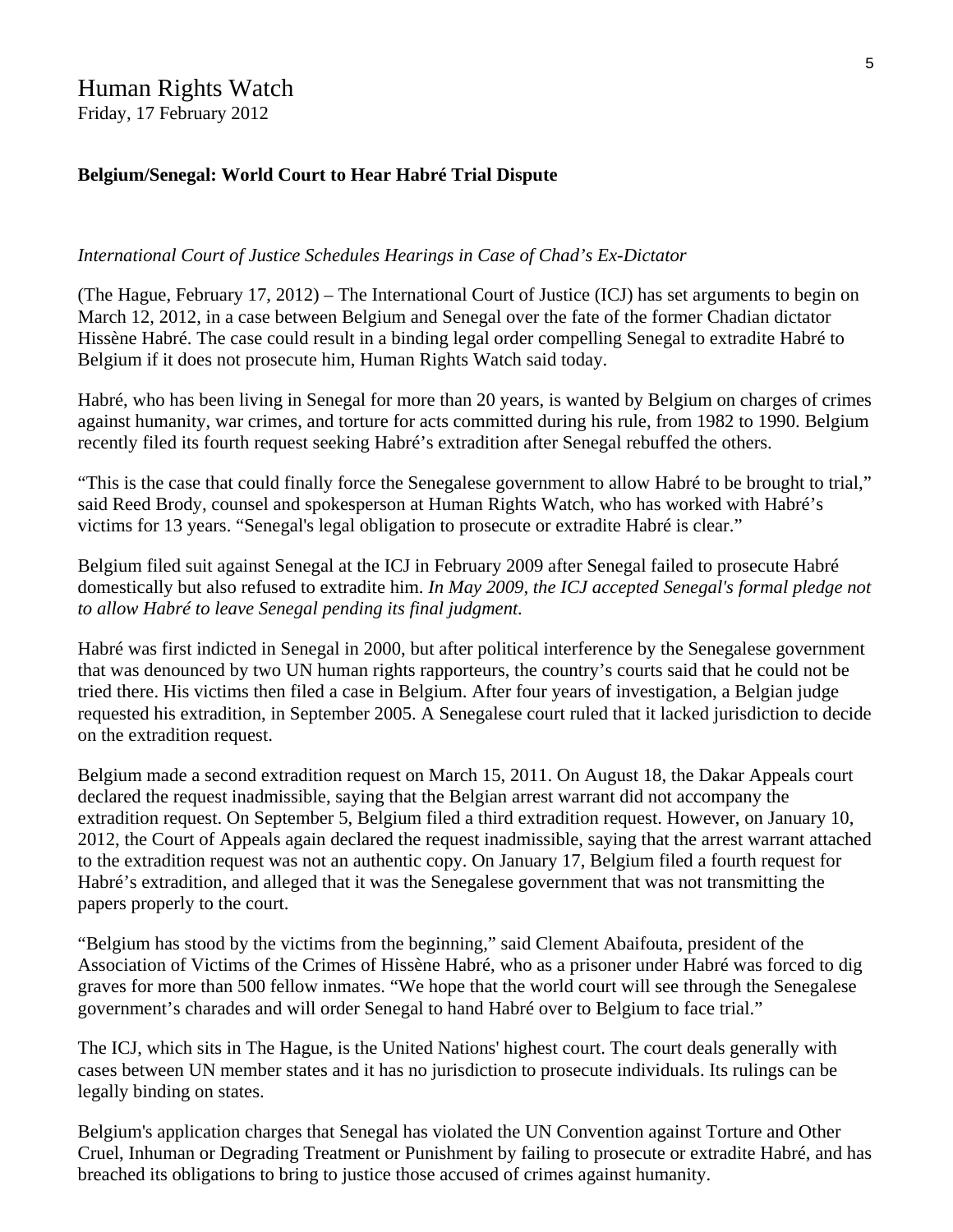In May 2006, the United Nations Committee against Torture found that Senegal had violated the Convention against Torture and called on Senegal to prosecute or extradite Habré, but Senegal has not complied with that ruling. In July 2011, Navi Pillay, the UN high commissioner for human rights, reminded the Senegalese governments that "[i]t is a violation of international law to shelter a person who has committed torture or other crimes against humanity, without prosecuting or extraditing him."

The public hearings at the ICJ will extend until March 21. A ruling is not expected for a few months.

Hissène Habré ruled Chad from 1982 until he was deposed in 1990 by President Idriss Déby Itno and fled to Senegal. His one-party regime was marked by widespread atrocities, including waves of ethnic campaigns. Files of Habré's political police, the Direction de la Documentation et de la Sécurité (DDS), which were discovered by Human Rights Watch in 2001, reveal the names of 1,208 people who were killed or died in detention. A total of 12,321 victims of human rights violations were mentioned in the files.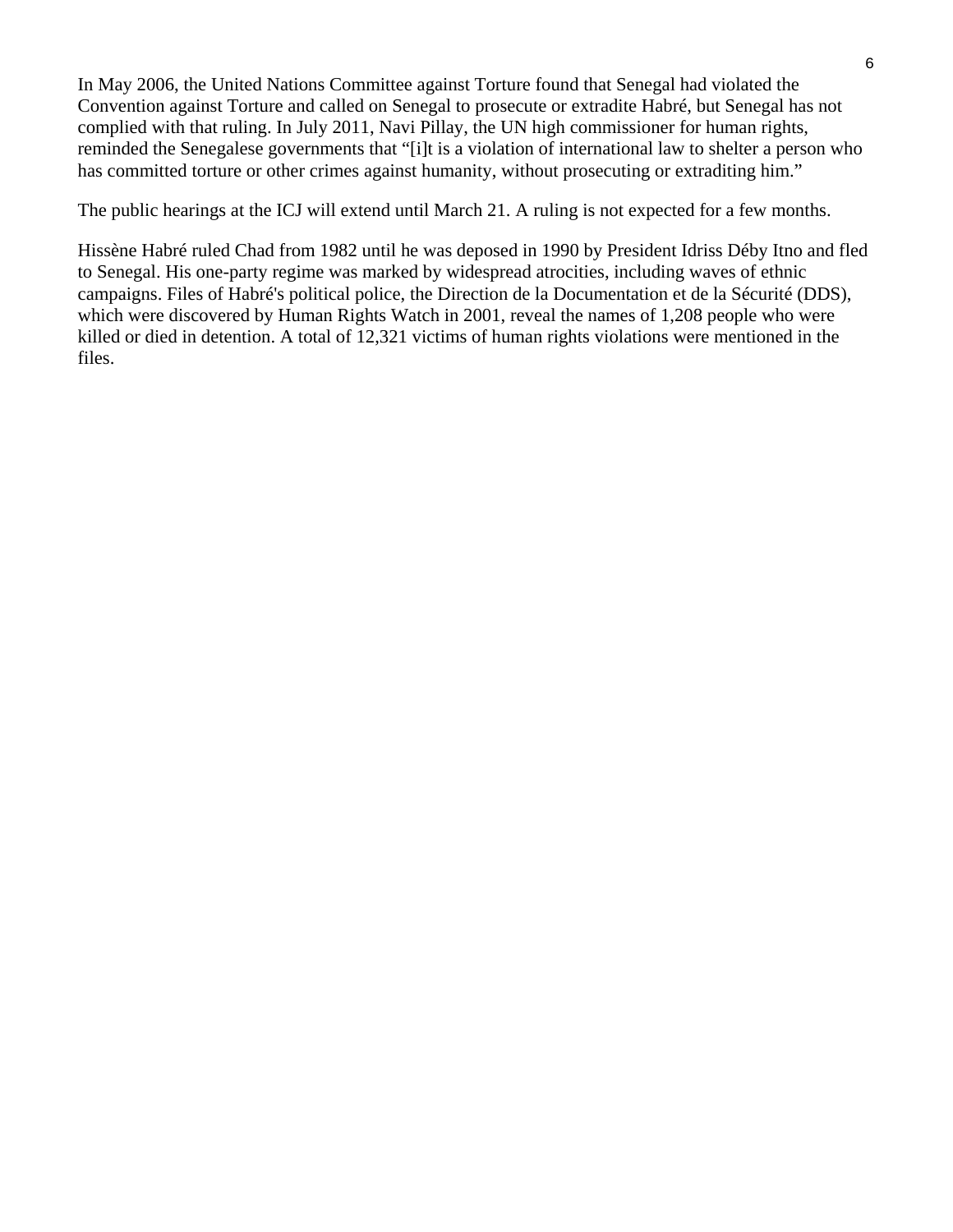## The Daily Star Monday, 20 February 2012



#### **New STL indictment next week: March 14 sources**

*FILE - Judges, center, and the prosecution, right, take part in a special session of the UN-backed Special Tribunal for Lebanon at a court room in Leidschendam on November 11, 2011. (AFP PHOTO/POOL/PETER DEJONG)* 

BEIRUT: Special Tribunal for Lebanon Prosecutor Daniel Bellemare will submit a new draft indictment in three cases to the pretrial judge before leaving office next week, several March 14 coalition sources told The Daily Star Sunday.

According to a source with knowledge of Bellemare's meetings last month in Beirut, the prosecutor informed Lebanese officials that he would draft the new indictment for the attempted assassinations of former Deputy Prime Minister Elias Murr and MP Marwan Hamadeh, as well as the assassination of former Lebanese Communist Party leader George Hawi.

While the source could not verify whether the new draft would include names other than the four Hezbollah members who were charged last June, the source said Bellemare would submit all documents at hand, including a new indictment.

Last week, Prime Minister Najib Mikati told Agence France Presse that Bellemare had informed him that he would submit a new indictment before leaving office on Feb 29. Mikati also said that the STL prosecutor had briefed him on the cases of Murr, Hamadeh and Hawi.

The STL has refused to comment on the authenticity of the report.

Speaking to The Daily Star, Hamadeh said the new indictment would be submitted very soon. "Indictments are on the verge of being submitted and justice is moving foward to uncover those who assassinated former Prime Minister Rafik Hariri and the remaining martyrs of the Cedar Revolution," Hamadeh said.

According to Hamadeh, the new indictment will accelerate the trial proceedings, which are expected to start in the coming months. "Trial sessions will most probably start by summer."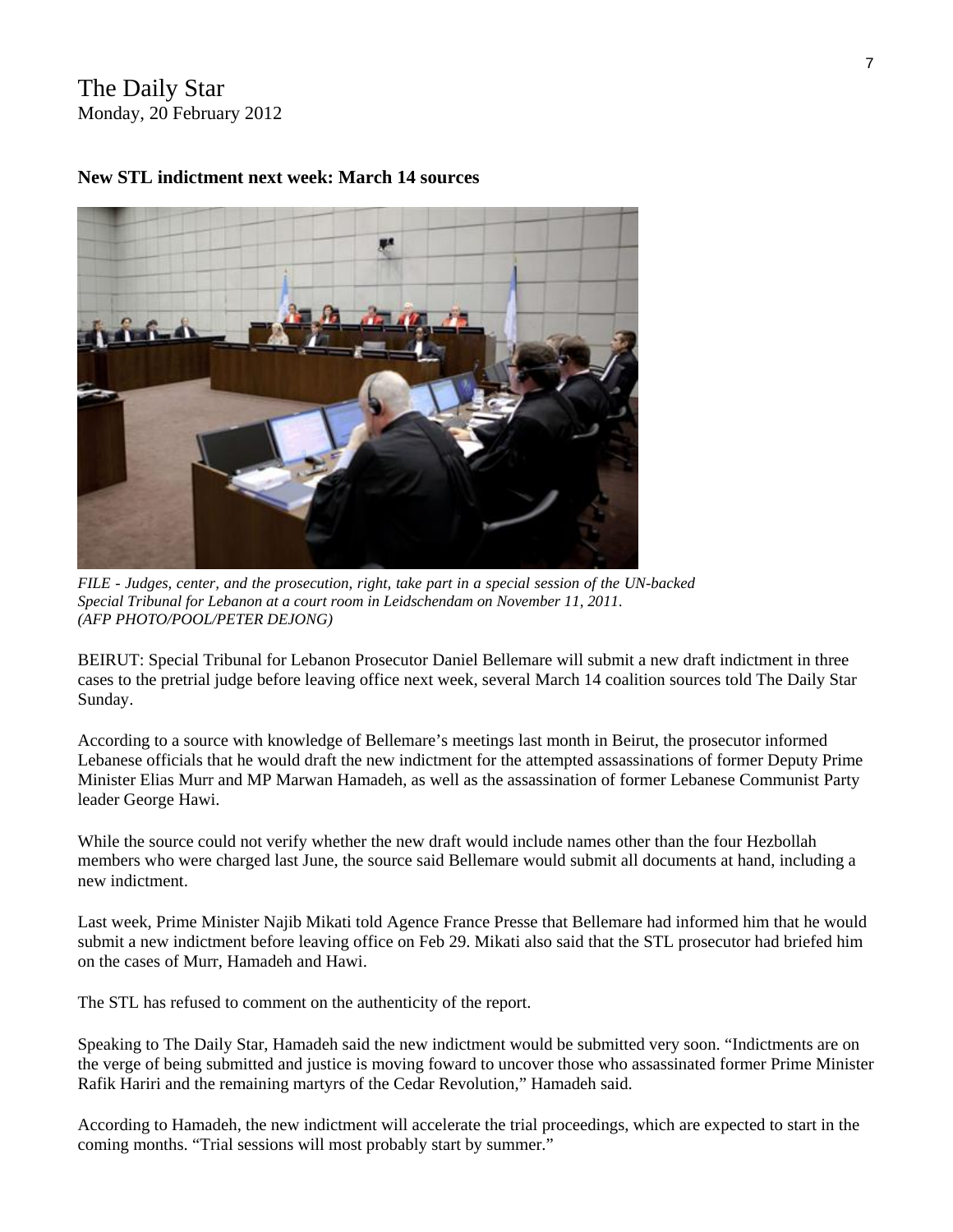## **Complex trial to begin in Rwanda genocide case**

By Lynne Tuohy

CONCORD — A federal courtroom in New Hampshire is about to become a laboratory for analyzing the 1994 genocide in Rwanda and what role — if any — a Manchester woman from Rwanda played.

Prosecutors say 41-year-old Beatrice Munyenyezi lied on applications to enter the United States in 1995 and obtain citizenship in 2003. They say she ordered the rapes and murders of Tutsis in Butare during the three-month genocide of about 800,000 people. She denied any involvement.

Jury selection will begin Wednesday. Most of the witnesses will travel from Rwanda and speak no English. Three Kinyarwandan interpreters have been hired and housed. Court officials will not reveal their names or how far they have traveled. The identities of the Rwandan witnesses also are sealed.

Lawyers on both sides of the case did not return calls seeking comment in the days leading up to the trial. Many court documents are sealed, including those showing how much court-appointed lawyers David Ruoff and Mark Howard have been paid in time and expenses, including multiple trips to Rwanda to prepare for trial.

To prove Munyenyezi lied on immigration and naturalization applications, prosecutors must establish that she played a role in the slaughter of Tutsis by extremist Hutus. If convicted, the mother of three teenage daughters faces deportation to Rwanda and the likelihood of spending the rest of her life in prison there.

In a recent court order, Chief U.S. District Judge Steven McAuliffe described the case as a "particularly complex" one that will involve "navigating through a sea of bureaucratic obstacles ... at great expense in both time and money."

Court documents show that elaborate steps have been taken to ensure the safety of Rwandan witnesses, including an agreement between both sides that passport applications of defense and prosecution witnesses be submitted together to the Rwandan government to mask who is testifying for which side.

Some of the witnesses arriving to testify are incarcerated or on parole in Rwanda. U.S. Immigration and Customs Enforcement agents provide "constant supervision" of these witnesses, who will also be required to wear electronic monitors, according to court documents. An investigator for Munyenyezi's defense team — a prominent lawyer in Kigali, Rwanda — will also be monitored by ICE.

Munyenyezi is married to Arsene Shalom Ntahobali, a commander in the former Rwandan army and one of the "Butare Six" tried before the International Criminal Tribunal for Rwanda in Tanzania. Ntahobali and his mother, Pauline Nyiramasuhuko, were both sentenced by the ICTR to life in prison last June for genocide, crimes against humanity and war crimes of violence. Ntahobali was also convicted of rape.

Munyenyezi in 1994 lived in Butare, Rwanda, in a hotel owned by her husband's family. Federal prosecutors say Munyenyezi brought supplies to extremists, checked identity cards at the roadblock in front of the hotel and ordered rapes and murders. The affidavit alleges she struck a young Tutsi boy so hard in the head with a wooden club that he died instantly. The indictment also states she took personal property belonging to those who were murdered.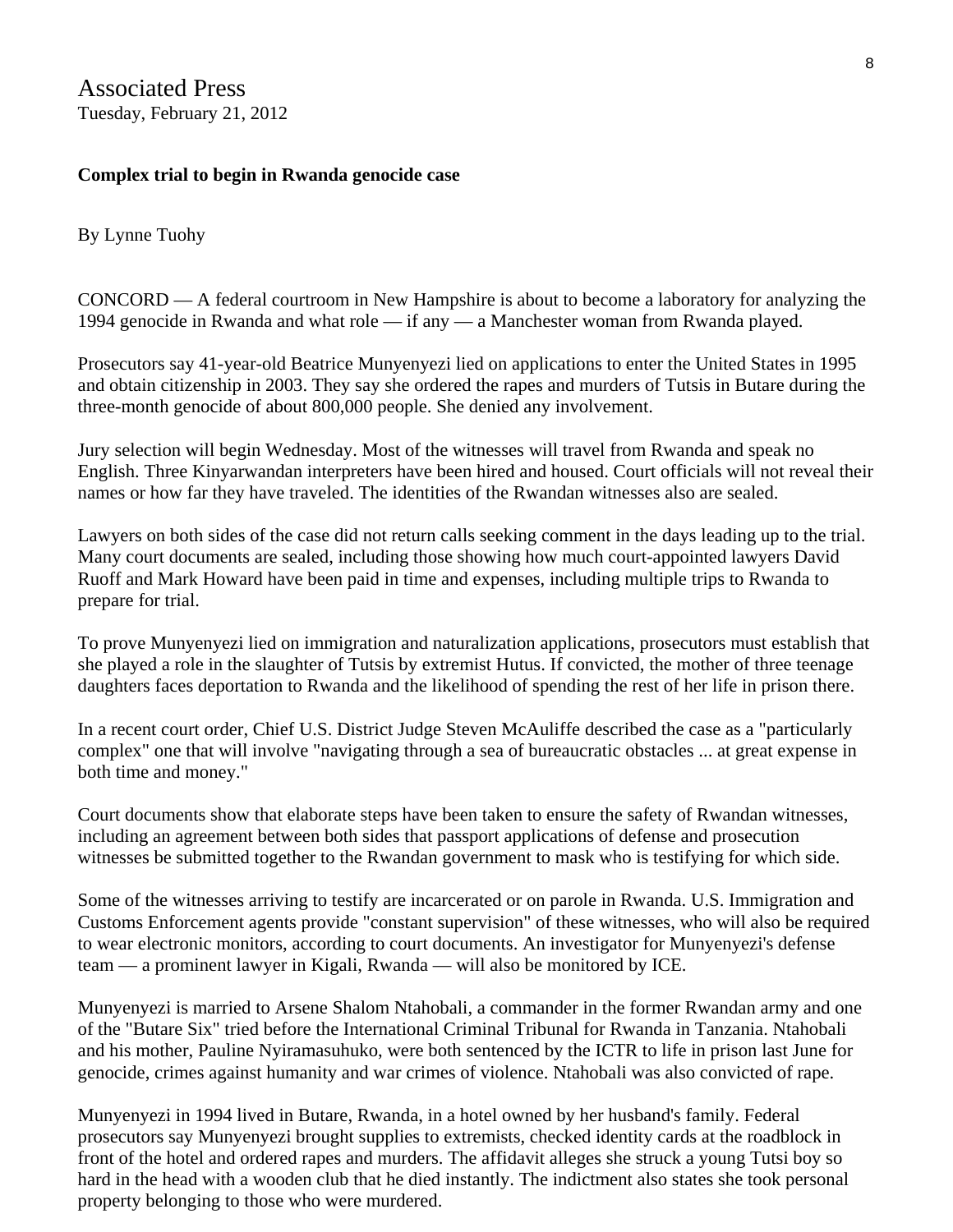The only other similar trial in the United States involving immigration fraud related to the Rwanda genocide ended in a hung jury last May in Kansas.

Although the jury did convict 84-year-old Lazare Kobagaya of making false statements on immigration forms about dates and places he lived, they deadlocked on whether he played a role in the genocide. Federal prosecutors moved to set aside the guilty verdict on the lesser charge and dismiss the indictment three months later because they failed to disclose information about a witness who would have benefited the defense, according to court documents.

Munyenyezi has been in custody since her arrest in June 2010. Federal agents searched her Manchester home and seized numerous items. Court documents indicate the items seized include a photograph of Munyenyezi with her daughters at her naturalization ceremony. That ceremony took place in the same federal courthouse where she will stand trial nearly a decade later.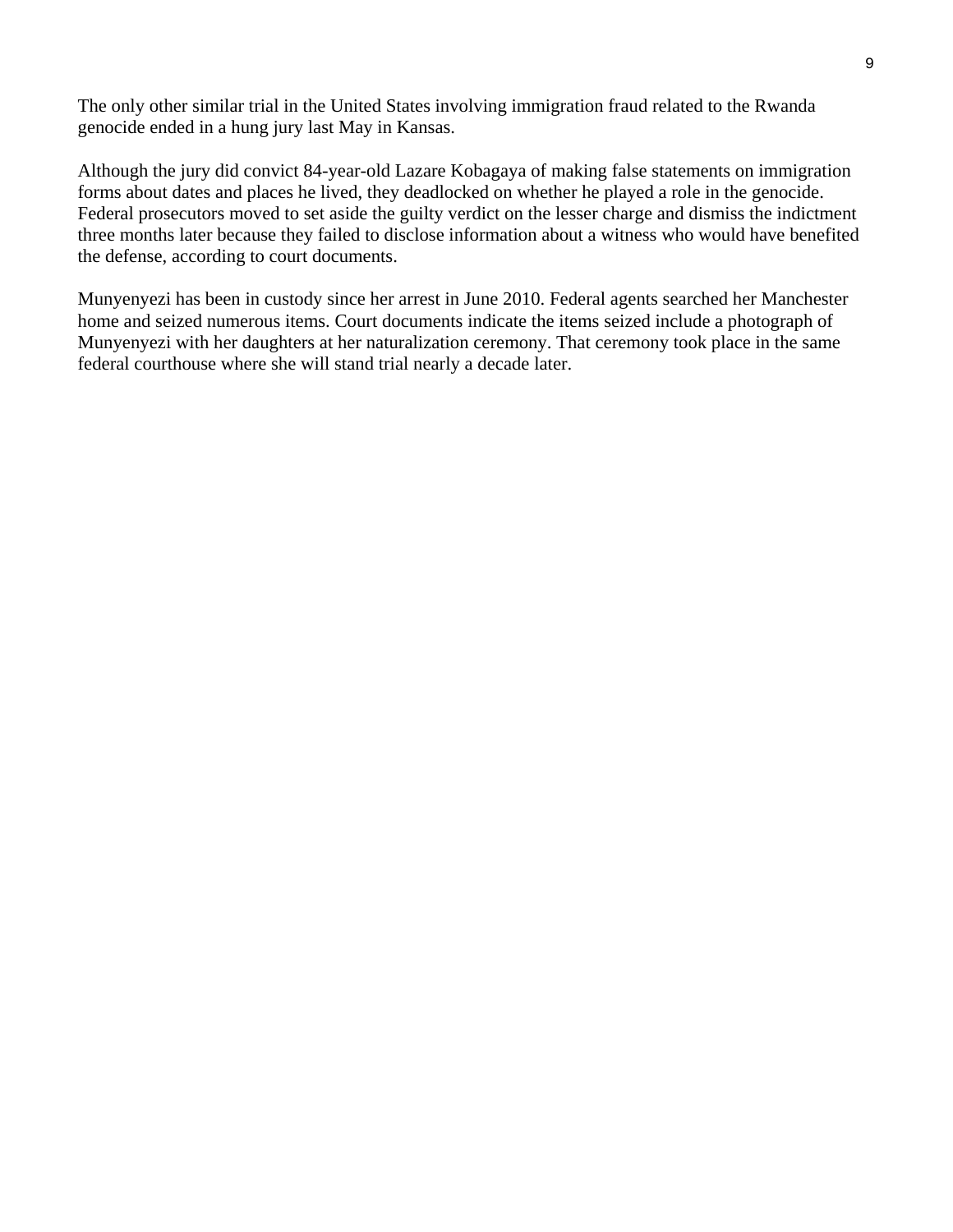## Voice of America Friday, 17 February 2012

## **Rwanda Creates New Court for Genocide Cases**

Rwanda's high court has established a special chamber to handle international crimes, including genocide cases transferred from the International Criminal Tribunal for Rwanda.

The U.N. tribunal, which was set up to try high-level suspects in Rwanda's 1994 genocide, is set to complete its work in 2014.

Rwanda's high court announced this week the new six-judge panel would hear cases transferred from the Tanzania-based tribunal as well as from other countries.

Rwanda has so far relied on community-based "Gacaca" courts to try people accused of committing genocide-related crimes. The traditional courts have heard more than one-million cases since 2001, mostly at the village level.

Last year, Human Rights Watch charged the Gacaca courts have carried out flawed trials that have led to miscarriages of justice. The rights group called for the Rwandan government to set up specialized units in the national court system to review alleged injustices.

The Rwandan government has defended the community courts, saying they cleared cases that were overwhelming the conventional court system.

Rwandan Hutu extremists killed an estimated 800,000 ethnic Tutsis and Hutu moderates during the killing spree between April and July 1994.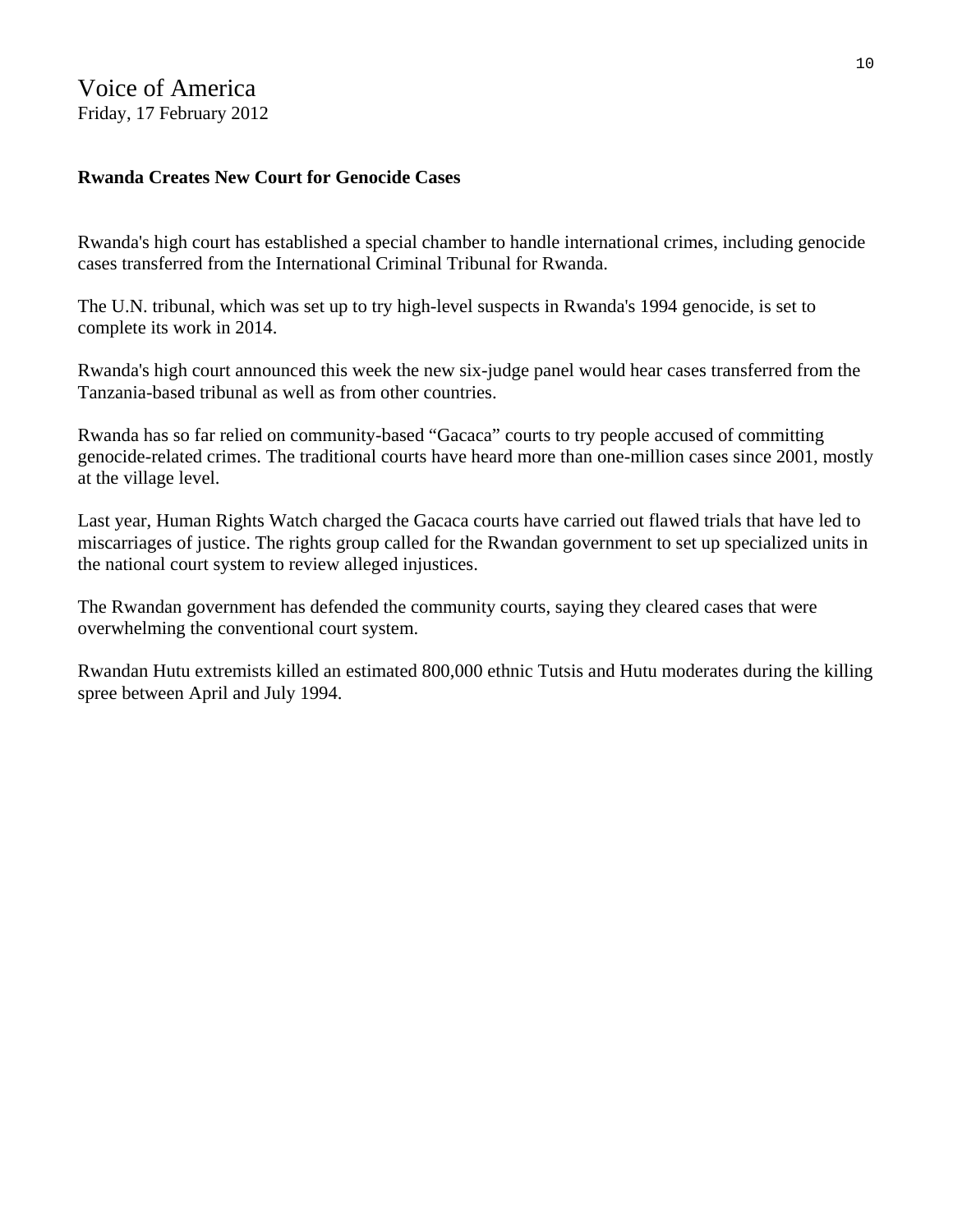## **ICC's Inherent Weaknesses Hamper Its Work**

By Ochiel J. Dudley

Opinion

The conduct of the two Kenyan cases at the International Criminal Court could seem fair and expeditious, thus offering hope of justice to both the victims and the suspects of the post-election violence.

However, the court suffers certain congenital defects that will always make its work difficult. The moment is right to focus attention on the court and interrogate its make-up.

First, being an unelected supranational institution unilaterally set up by State parties, the court is not answerable to any elected parliament or higher authority.

Therefore, it is a law unto itself, defining crimes, setting its own rules of procedure, and choosing its own judges.

The level of accountability through the traditional checks and balances system is, therefore, inhibited.

The court has been accused of serving the interests of Western powers, only pursuing individuals from African countries.

It has rejected demands that American and British political leaders be prosecuted for those countries' military assaults against Yugoslavia and Iraq.

Due to its selective indictments, the ICC has been accused of providing a moral and legal cover for Western military aggression.

It is ironical that those countries that are strongly behind the court are also the ones that tend to support invasion of sovereign countries.

The United States has refused to be a member of the court, although it supports the special tribunals in Yugoslavia and Rwanda.

The ICC is, therefore, vulnerable to the accusation of promoting neo-imperialism, in which Third World nations and their leaders are targeted.

Above all, the establishment of the ICC is an ideological threat to the International Court of Justice (ICJ), the "High Court" of the United Nations with the mandate to adjudicate disputes between states.

One instance that underlines the conflict between the two courts is the case where the ICJ has ruled as invalid an arrest warrant issued by Belgium for a former government minister from Congo.

The court said that Belgium, or any collection of nations, could not claim jurisdiction over the territory of other sovereign nations.